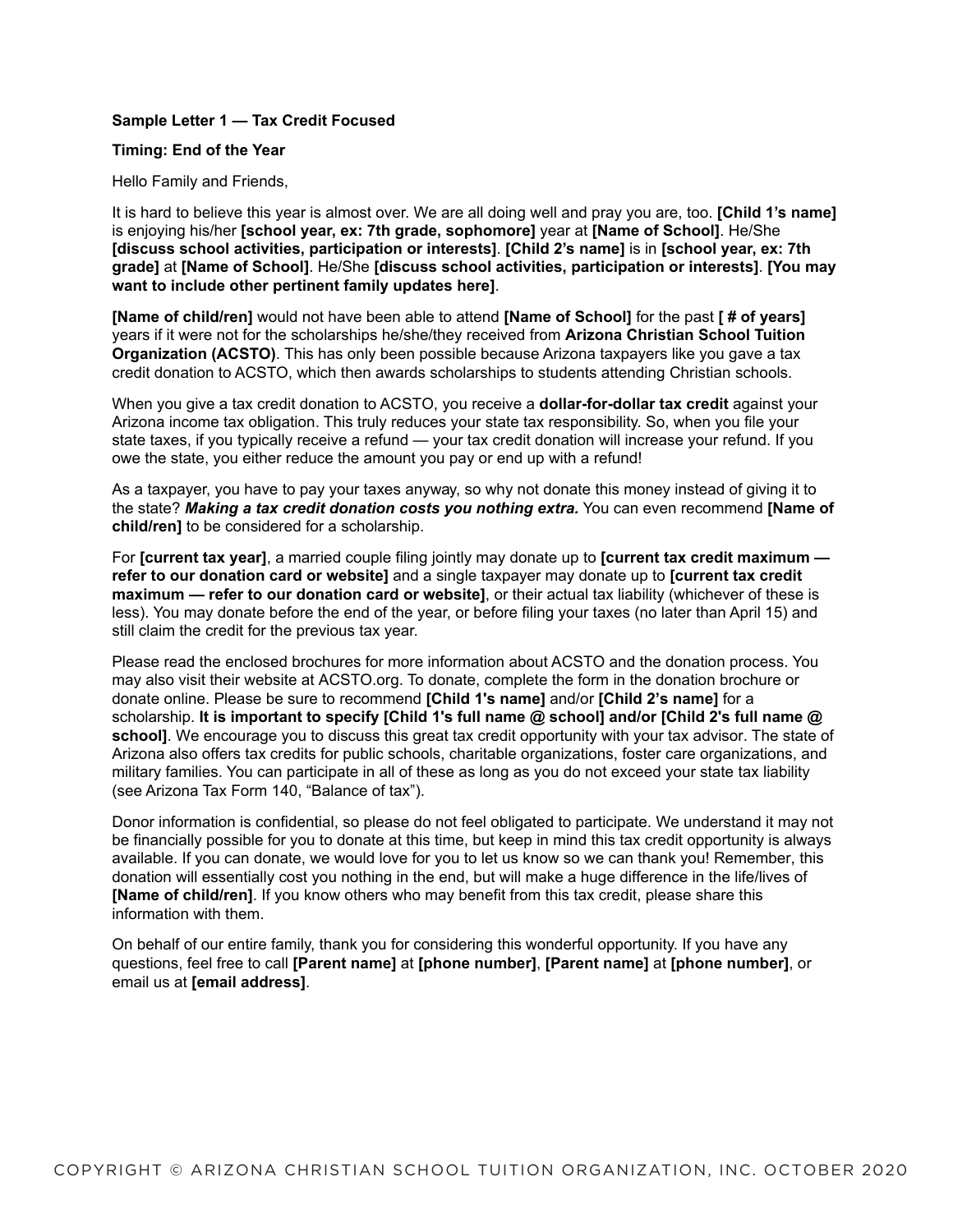## **Sample Letter 2 — Tax Credit Focused**

#### **Timing: End of the Year**

Hello Family and Friends,

Did you know Arizona taxpayers can provide scholarships to students enrolled in private schools while receiving a **dollar-for-dollar tax credit** against their state income tax? What this means is you can donate to a certified school tuition organization such as **Arizona Christian School Tuition Organization (ACSTO)** and, in return, reduce your state income tax obligation. You can even recommend a specific school and/or student with your donation. ACSTO processes the donations and considers these recommendations when awarding scholarships to its applicants. You may donate any time up until you file your taxes (no later than April 15) and still claim the credit for the previous tax year.

Over the past **[# of years]** years, our child/children **[Name of child/ren]** has/have benefited greatly from tax credit scholarships, making it possible for us to continue to provide him/her/them with the educational atmosphere we desire.

Please consider donating to ACSTO to help scholarship **[Child 1's name]** and/or **[Child 2's name]** while receiving a dollar-for-dollar tax credit. For **[current tax year]**, a married couple filing jointly may donate up to **[current tax credit maximum — refer to our donation card or website]** and a single taxpayer may donate up to **[current tax credit maximum — refer to our donation card or website]**, or their actual tax liability (whichever of these is less). This allows you as a taxpayer to donate a portion or all of what otherwise would be your state income tax payment.

Please read the enclosed brochures for more information about ACSTO and the donation process. You may also visit their website at ACSTO.org. To donate, complete the form in the donation brochure or donate online. Please be sure to recommend **[Child 1's name]** and/or **[Child 2's name]** for a scholarship. **It is important to specify [Child 1's full name @ school] and/or [Child 2's full name @**  school]. We encourage you to discuss this great tax credit opportunity with your tax advisor. The state of Arizona also offers tax credits for public schools, charitable organizations, foster care organizations, and military families. You can participate in all of these as long as you do not exceed your state tax liability (see Arizona Tax Form 140, "Balance of tax").

Donor information is confidential, so please do not feel obligated to participate. We understand it may not be financially possible for you to donate at this time, but keep in mind this tax credit opportunity is always available. If you can donate, we would love for you to let us know so we can thank you! Remember, this donation will essentially cost you nothing in the end, but will make a huge difference in the life/lives of **[Name of child/ren]**. If you know others who may benefit from this tax credit, please share this information with them.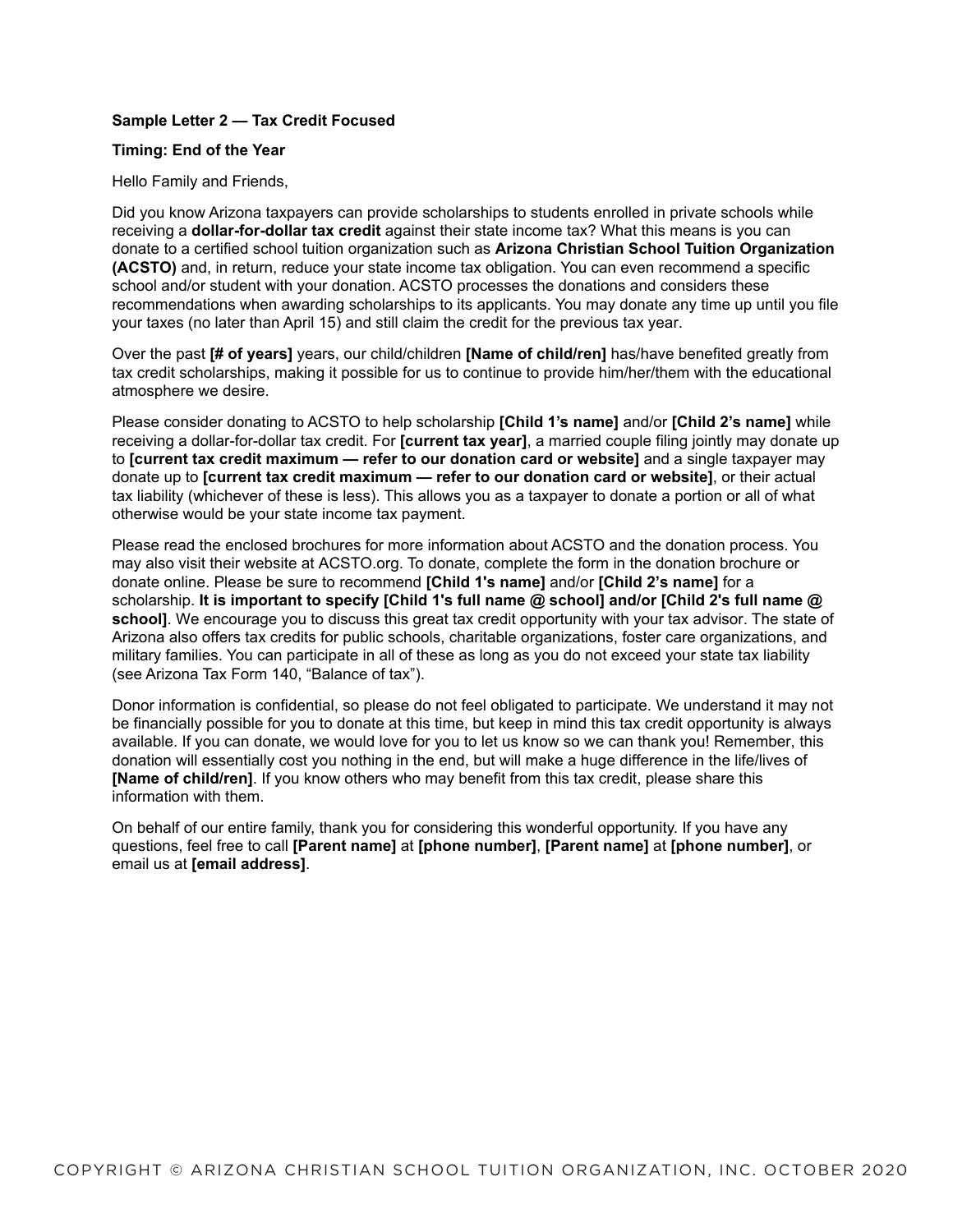### **Sample Letter 3 — Direct**

#### **Timing: End of the Year**

Hello Family and Friends,

We would like to make you aware of an opportunity to receive a **dollar-for-dollar tax credit** through **Arizona Christian School Tuition Organization**. ACSTO is a certified school tuition organization that provides scholarships to students attending private Christian schools. For **[current tax year]**, a married couple filing jointly may donate up to **[current tax credit maximum — refer to our donation card or website]** and a single taxpayer may donate up to **[current tax credit maximum — refer to our donation card or website]**, or their actual tax liability (whichever of these is less). This allows you as a taxpayer to donate a portion or all your Arizona income tax obligation. Over the past **[# of years]** years, our child/children **[Name of child/ren]** has/have benefited greatly from ACSTO scholarships.

Please read the enclosed brochures for more information about ACSTO and the donation process. You may also visit their website at ACSTO.org. To donate, complete the form in the donation brochure or donate online. Please be sure to recommend **[Child 1's name]** and/or **[Child 2's name]** for a scholarship. **It is important to specify [Child 1's full name @ school] and/or [Child 2's full name @**  school]. We encourage you to discuss this great tax credit opportunity with your tax advisor. The state of Arizona also offers tax credits for public schools, charitable organizations, foster care organizations, and military families. You can participate in all of these as long as you do not exceed your state tax liability (see Arizona Tax Form 140, "Balance of tax").

Donor information is confidential, so please do not feel obligated to participate. We understand it may not be financially possible for you to donate at this time, but keep in mind this tax credit opportunity is always available. If you can donate, we would love for you to let us know so we can thank you! Remember, this donation will essentially cost you nothing in the end, but will make a huge difference in the life/lives of **[Name of child/ren]**. If you know others who may benefit from this tax credit, please share this information with them.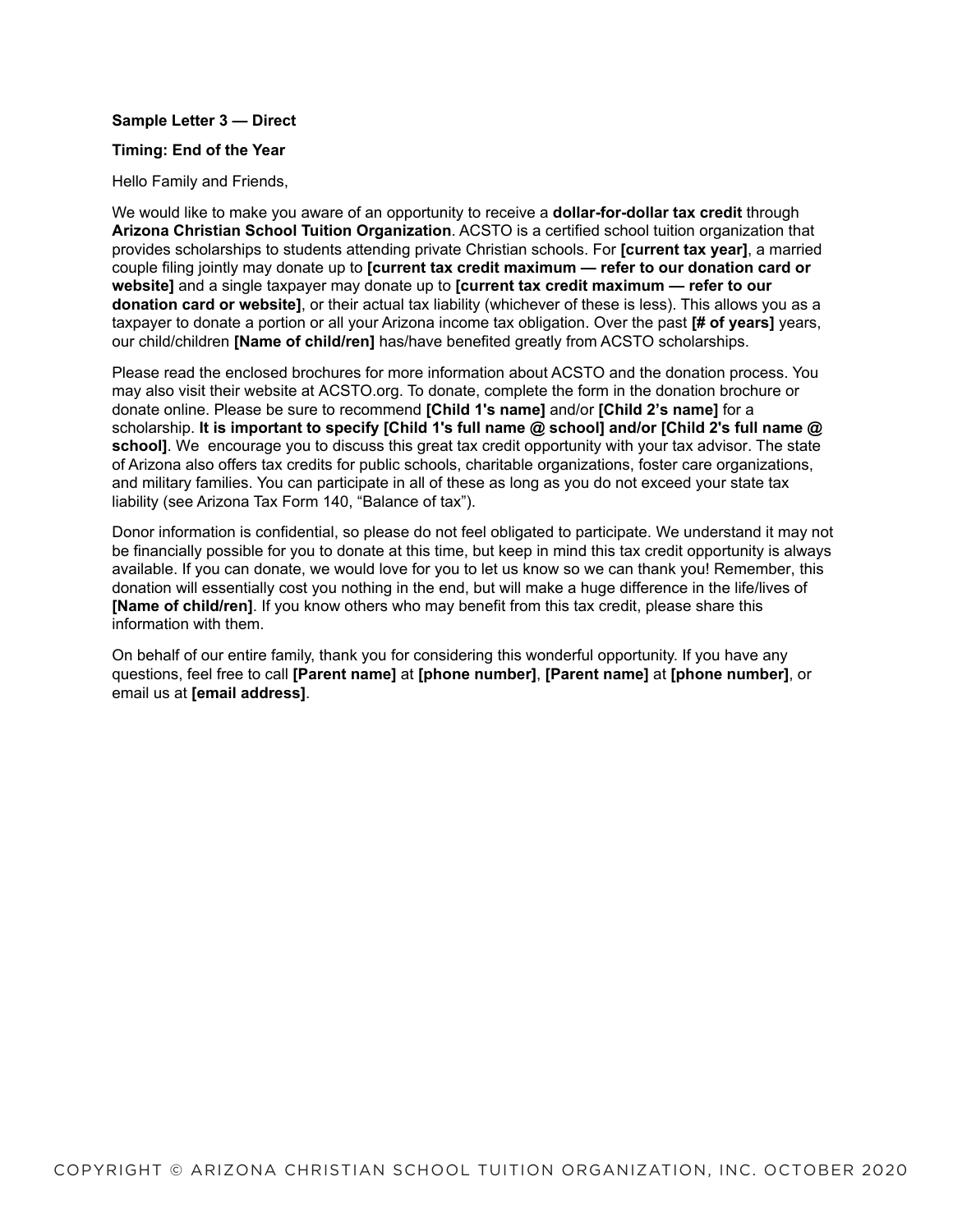### **Sample Letter 4 — Direct**

#### **Timing: Any Time of the Year**

Hello Family and Friends,

As many of you are aware, **[Name of child/ren]** has/have been attending Christian school/schools since he/she/they was/were in **[grade or age]**. Fortunately, he/she/they has/have received tax credit scholarships from **Arizona Christian School Tuition Organization (ACSTO)**, making it possible for him/ her/them to attend **[Name of School]**. We thank all those who have contributed to this program and hope you will donate again this year.

If you have not yet participated, please consider making a donation to ACSTO for which you will receive a **dollar-for-dollar tax credit** against your Arizona income tax obligation. Enclosed is more information about ACSTO, how this program works, and the current donation limits. You may also visit their website at ACSTO.org.

To make a tax credit donation, complete the form in the donation brochure or donate online. Please be sure to recommend **[Child 1's name]** and/or **[Child 2's name]** for a scholarship. **It is important to specify [Child 1's full name @ school] and/or [Child 2's full name @ school]**. We encourage you to discuss this great tax credit opportunity with your tax advisor. The state of Arizona also offers tax credits for public schools, charitable organizations, foster care organizations, and military families. You can participate in all of these as long as you do not exceed your state tax liability (see Arizona Tax Form 140, "Balance of tax").

Donor information is confidential, so please do not feel obligated to participate. We understand it may not be financially possible for you to donate at this time, but keep in mind this tax credit opportunity is always available. If you can donate, we would love for you to let us know so we can thank you! Remember, this donation will essentially cost you nothing in the end, but will make a huge difference in the life/lives of **[Name of child/ren]**. If you know others who may benefit from this tax credit, please share this information with them.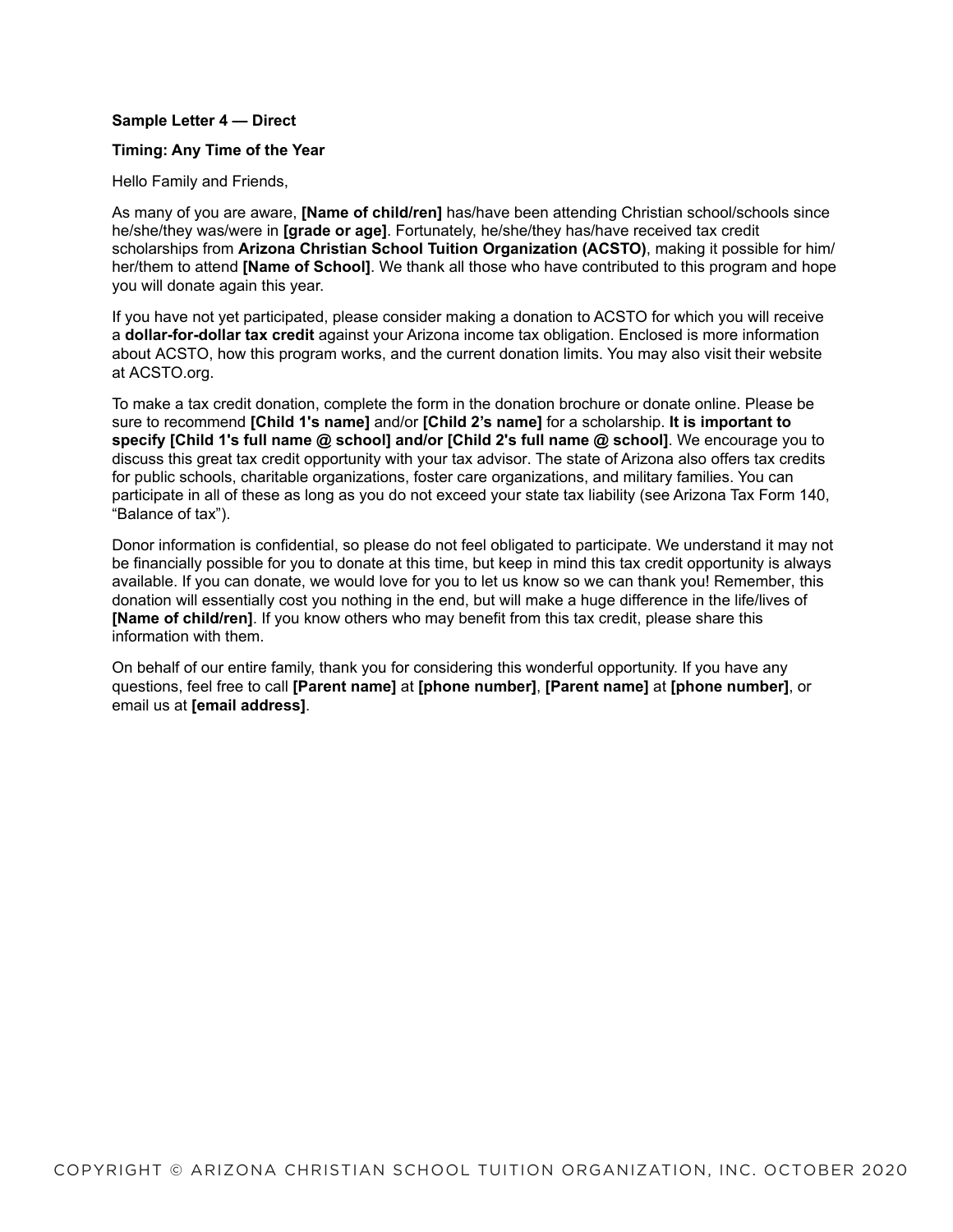# **Sample Letter 5 — Spiritual Focused**

# **Timing: Beginning of the School Year**

Hello Family and Friends,

As another school year begins, we are excited to have our child/children enrolled in Christian school/ schools. **[Child 1's name]** is now a **[grade, ex: 7th grader]** at **[Name of School]** and **[Child 2's name]** is in **[grade, ex: 7th grade]** at **[Name of School]**. We know our child/children is/are receiving an excellent education in a loving and nurturing environment, as well as developing skills to equip him/her/them to live in the world as we know it. Most importantly, *he/she/they is/are growing spiritually*. Our goal is to keep him/her/them enrolled in Christian school through the 12th grade.

Arizona taxpayers can take advantage of tax credit donations to certified organizations such as **Arizona Christian School Tuition Organization (ACSTO)** to be used as scholarships for students in private schools. Over the past **[# of years]** years, our child/children has/have benefited greatly from these scholarships, making it possible for us to continue to provide the educational atmosphere we desire for **[Name of child/ren]**. As a family, we love **[Name of School]** because **[explain]**. We have seen **[Child 1's name]** grow in his/her relationship in Christ and accept Him as his/her Savior when he/she was **[age]**. **[Provide information about your child's character, activities in school and/or church]**. **[Discuss other children as well]**.

Please consider donating to ACSTO to help scholarship **[Child 1's name]** and/or **[Child 2's name]** while receiving a **dollar-for-dollar tax credit** against your Arizona income tax obligation. For **[current tax year]**, a married couple filing jointly may donate up to **[current tax credit maximum — refer to our donation card or website]** and a single taxpayer may donate up to **[current tax credit maximum refer to our donation card or website]**, or their actual tax liability (whichever of these is less). This allows you as a taxpayer to donate a portion or all of what otherwise would be your state income tax payment. We believe this is a great way to impact our child's/children's life/lives both academically and spiritually.

Please read the enclosed brochures for more information about ACSTO and the donation process. You may also visit their website at ACSTO.org. To donate, complete the form in the donation brochure or donate online. Please be sure to recommend **[Child 1's name]** and/or **[Child 2's name]** for a scholarship. **It is important to specify [Child 1's full name @ school] and/or [Child 2's full name @ school]**. We encourage you to discuss this great tax credit opportunity with your tax advisor. The state of Arizona also offers tax credits for public schools, charitable organizations, foster care organizations, and military families. You can participate in all of these as long as you do not exceed your state tax liability (see Arizona Tax Form 140, "Balance of tax").

Donor information is confidential, so please do not feel obligated to participate. We understand it may not be financially possible for you to donate at this time, but keep in mind this tax credit opportunity is always available. If you can donate, we would love for you to let us know so we can thank you! Remember, this donation will essentially cost you nothing in the end, but will make a huge difference in the life/lives of **[Name of child/ren]**. If you know others who may benefit from this tax credit, please share this information with them.

Thank you so much to all of you and the many ways you enrich our family's lives. We are truly blessed to have you as friends and family. Should you have any questions, please feel free to call **[Parent name]** at **[phone number]**, **[Parent name]** at **[phone number]**, or email us at **[email address]**.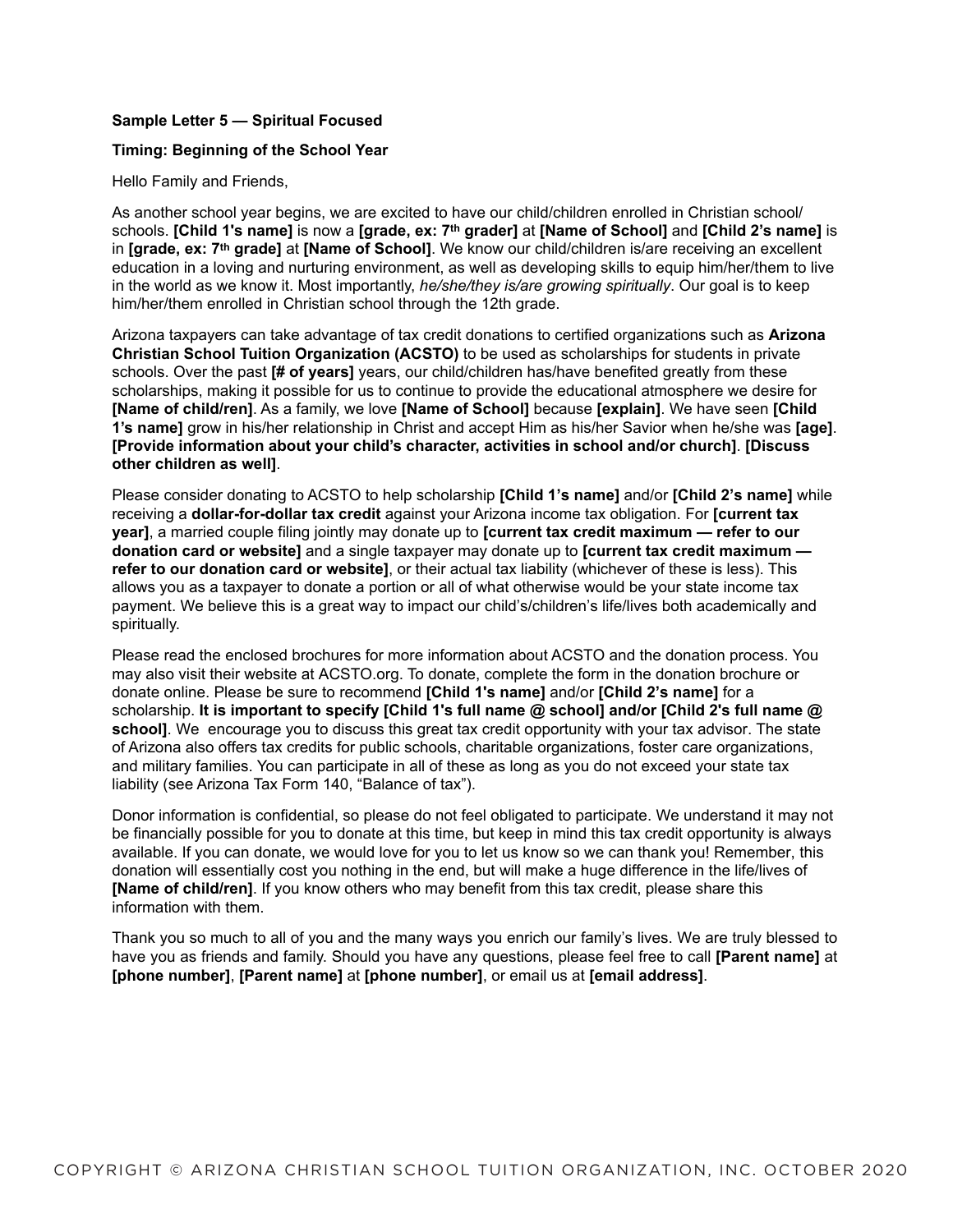## **Sample Letter 6 — Spiritual Focused**

#### **Timing: End of the Year**

Hello Family and Friends,

Did you know as an Arizona taxpayer you can support Christian Education by making a tax credit donation? Arizona taxpayers can take advantage of tax credit donations to certified organizations such as **Arizona Christian School Tuition Organization (ACSTO)** to be used as scholarships for students in private schools. Over the past **[# of years]** years, our child/children **[Name of child/ren]** has/have benefited greatly from these scholarships, making it possible for us to afford the best education for him/ her/them. As a family, we love **[Name of School]** because **[explain]**.

**[Child 1's name]** is now a **[grade, ex: 7th grader]** at **[Name of School]** and **[Child 2's name]** is in **[grade, ex: 7th grade]** at **[Name of School]**. We know our child/children is/are receiving an excellent education in a loving and nurturing environment, as well as developing skills to equip him/her/them to live in the world as we know it. Most importantly, *he/she/they is/are growing spiritually*. Our goal is to keep him/her/them enrolled in Christian school through the 12th grade. We have seen **[Child 1's name]** grow in his/her relationship in Christ and accept Him as his/her Savior when he/she was **[age]**. **[Provide information about your child's character, activities in school and/or church]**. **[Discuss other children as well]**.

Please consider donating to ACSTO to help scholarship **[Child 1's name]** and/or **[Child 2's name]** while receiving a **dollar-for-dollar tax credit** against your Arizona income tax obligation. For **[current tax year]**, a married couple filing jointly may donate up to **[current tax credit maximum — refer to our donation card or website]** and a single taxpayer may donate up to **[current tax credit maximum refer to our donation card or website]**, or their actual tax liability (whichever of these is less). This allows you as a taxpayer to donate a portion or all of what otherwise would be your state income tax payment. We believe this is a great way to impact our child's/children's life/lives both academically and spiritually.

Please read the enclosed brochures for more information about ACSTO and the donation process. You may also visit their website at ACSTO.org. To donate, complete the form in the donation brochure or donate online. Please be sure to recommend **[Child 1's name]** and/or **[Child 2's name]** for a scholarship. **It is important to specify [Child 1's full name @ school] and/or [Child 2's full name @ school]**. We encourage you to discuss this great tax credit opportunity with your tax advisor. The state of Arizona also offers tax credits for public schools, charitable organizations, foster care organizations, and military families. You can participate in all of these as long as you do not exceed your state tax liability (see Arizona Tax Form 140, "Balance of tax").

Donor information is confidential, so please do not feel obligated to participate. We understand it may not be financially possible for you to donate at this time, but keep in mind this tax credit opportunity is always available. If you can donate, we would love for you to let us know so we can thank you! Remember, this donation will essentially cost you nothing in the end, but will make a huge difference in the life/lives of **[Name of child/ren]**. If you know others who may benefit from this tax credit, please share this information with them.

Thank you so much to all of you and the many ways you enrich our family's lives. We are truly blessed to have you as friends and family. Should you have any questions, please feel free to call **[Parent name]** at **[phone number]**, **[Parent name]** at **[phone number]**, or email us at **[email address]**.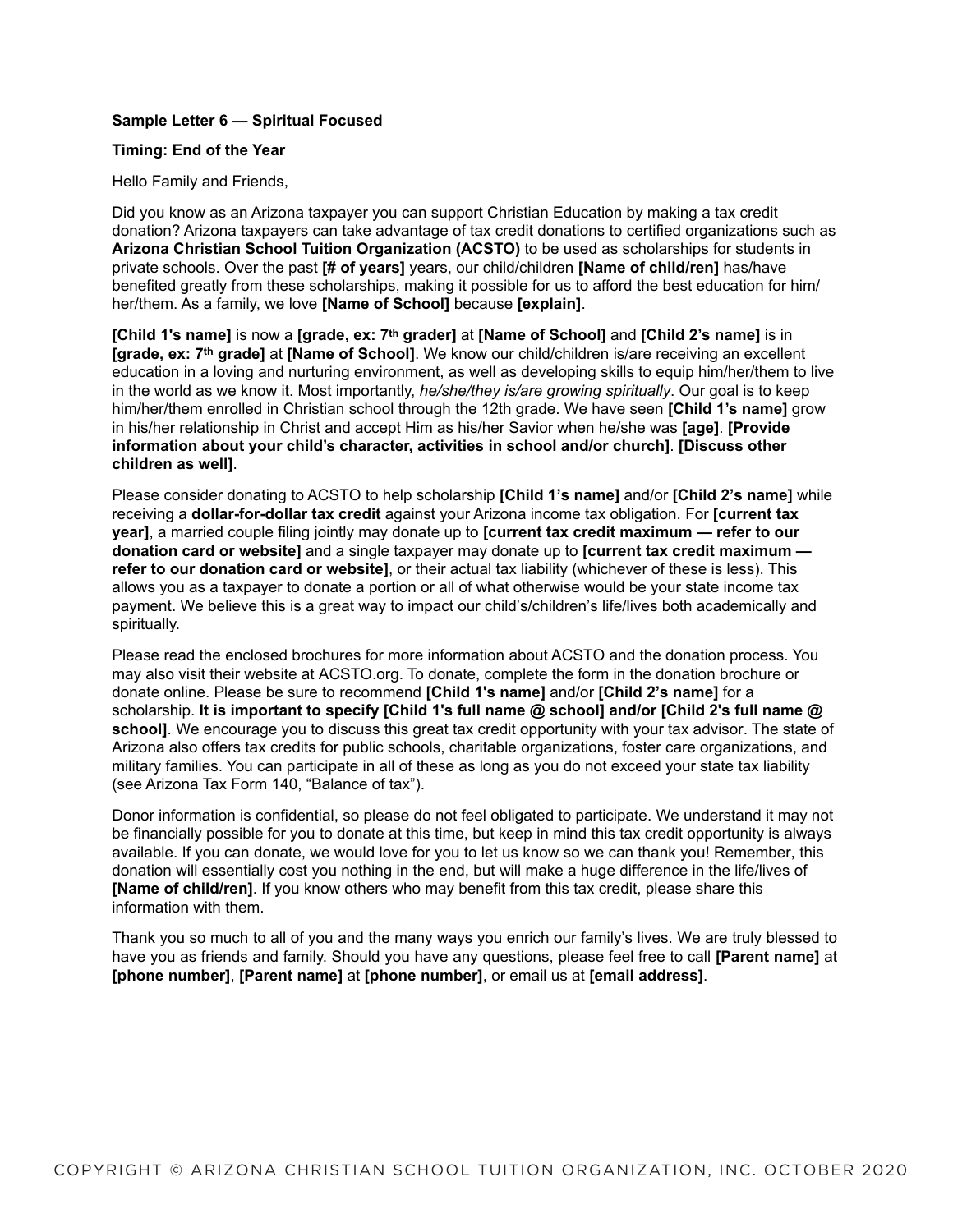# **Sample Letter 7 — Tax Credit Advantage**

# **Timing: Beginning of the Year — January**

Hello Family and Friends,

As you begin to prepare your taxes, would you please consider giving a tax credit donation to **Arizona Christian School Tuition Organization**? ACSTO is a certified school tuition organization that uses tax credit donations to provide scholarships to over 8,000 students each year who are enrolled in Christian schools throughout Arizona. Many families would not be able to afford the cost of tuition at these schools without these scholarships. It is not too late to donate and claim this **dollar-for-dollar tax credit** against last year's state income tax obligation!

Over the past **[# of years]** years, our child/children **[Name of child/ren]** has/have benefited greatly from these scholarships, making it possible for us to afford the best education for him/her/them. As a family, we love **[Name of School]** because **[explain]**. We know our child/children is/are receiving an excellent education in a loving and nurturing environment, as well as developing skills to equip him/her/them to live in the world as we know it. Most importantly, he/she/they is/are growing spiritually.

For **[current tax year]**, a married couple filing jointly may donate up to **[current tax credit maximum refer to our donation card or website]** and a single taxpayer may donate up to **[current tax credit maximum — refer to our donation card or website]**, or their actual tax liability (whichever of these is less). This allows you as a taxpayer to donate a portion or all of what otherwise would be your state income tax payment. You may donate prior to filing your taxes (no later than April 15) and still claim the credit for the previous tax year.

Please read the enclosed brochures for more information about ACSTO and the donation process. You may also visit their website at ACSTO.org. To donate, complete the form in the donation brochure or donate online. Please be sure to recommend **[Child 1's name]** and/or **[Child 2's name]** for a scholarship. **It is important to specify [Child 1's full name @ school] and/or [Child 2's full name @ school]**. We encourage you to discuss this great tax credit opportunity with your tax advisor. The state of Arizona also offers tax credits for public schools, charitable organizations, foster care organizations, and military families. You can participate in all of these as long as you do not exceed your state tax liability (see Arizona Tax Form 140, "Balance of tax").

Donor information is confidential, so please do not feel obligated to participate. We understand it may not be financially possible for you to donate at this time, but keep in mind this tax credit opportunity is always available. If you can donate, we would love for you to let us know so we can thank you! Remember, this donation will essentially cost you nothing in the end, but will make a huge difference in the life/lives of **[Name of child/ren]**. If you know others who may benefit from this tax credit, please share this information with them.

Thank you so much to all of you and the many ways you enrich our family's lives. We are truly blessed to have you as friends and family. Should you have any questions, please feel free to call **[Parent name]** at **[phone number]**, **[Parent name]** at **[phone number]**, or email us at **[email address]**.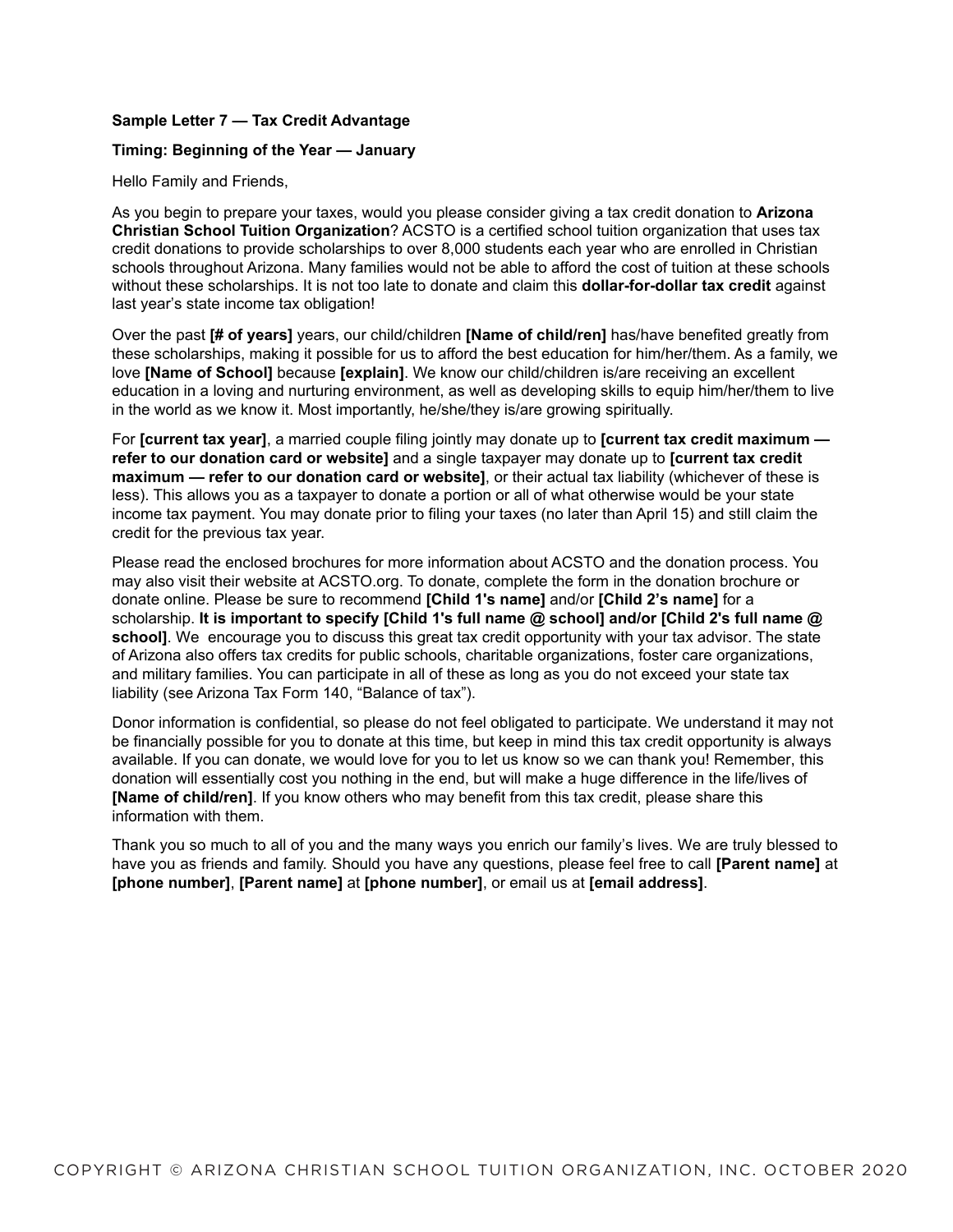# **Sample Letter 8 — From Family Member**

### **Timing: End of the Year**

#### Hello Friends,

For the past **[# of years grandchild/ren or niece/nephew have attended Christian school]**, **[Name/ Names of grandchild/ren, niece/nephew, etc.]** has/have been enrolled in Christian school/schools **[or state school name]**. The state of Arizona allows taxpayers to make a donation to a school tuition organization such as **Arizona Christian School Tuition Organization (ACSTO)** and receive a **dollarfor-dollar tax credit** against their state income tax obligation. These donated dollars are used to scholarship children enrolled in Christian schools. Over the years, my/our **[grandchild/ren, niece/ nephew, etc.]** has/have benefited greatly from ACSTO scholarships.

For **[current tax year]**, a married couple filing jointly may donate up to **[current tax credit maximum refer to our donation card or website]** and a single taxpayer may donate up to **[current tax credit maximum — refer to our donation card or website]**, or their actual tax liability (whichever of these is less). This allows you as a taxpayer to donate a portion or all of what otherwise would be your state income tax payment — *giving a tax credit donation will cost you nothing extra!*

Please read the enclosed brochures for more information about ACSTO and the donation process. You may also visit their website at ACSTO.org. To donate, complete the form in the donation brochure or donate online. Please be sure to recommend **[Child 1's name]** and/or **[Child 2's name]** for a scholarship. **It is important to specify [Child 1's full name @ school] and/or [Child 2's full name @**  school]. I/We encourage you to discuss this great tax credit opportunity with your tax advisor. The state of Arizona also offers tax credits for public schools, charitable organizations, foster care organizations, and military families. You can participate in all of these as long as you do not exceed your state tax liability (see Arizona Tax Form 140, "Balance of tax").

Donor information is confidential, so please do not feel obligated to participate. I/We understand it may not be financially possible for you to donate at this time, but keep in mind this tax credit opportunity is always available. If you can donate, I/we would love for you to let me/us know so I/we can thank you! Remember, this donation will essentially cost you nothing in the end, but will make a huge difference in the life/lives of **[Name of child/ren]**. If you know others who may benefit from this tax credit, please share this information with them.

On behalf of my/our entire family, thank you for considering this wonderful opportunity. If you have any questions, feel free to call me at **[phone number]** or email me at **[email address]**.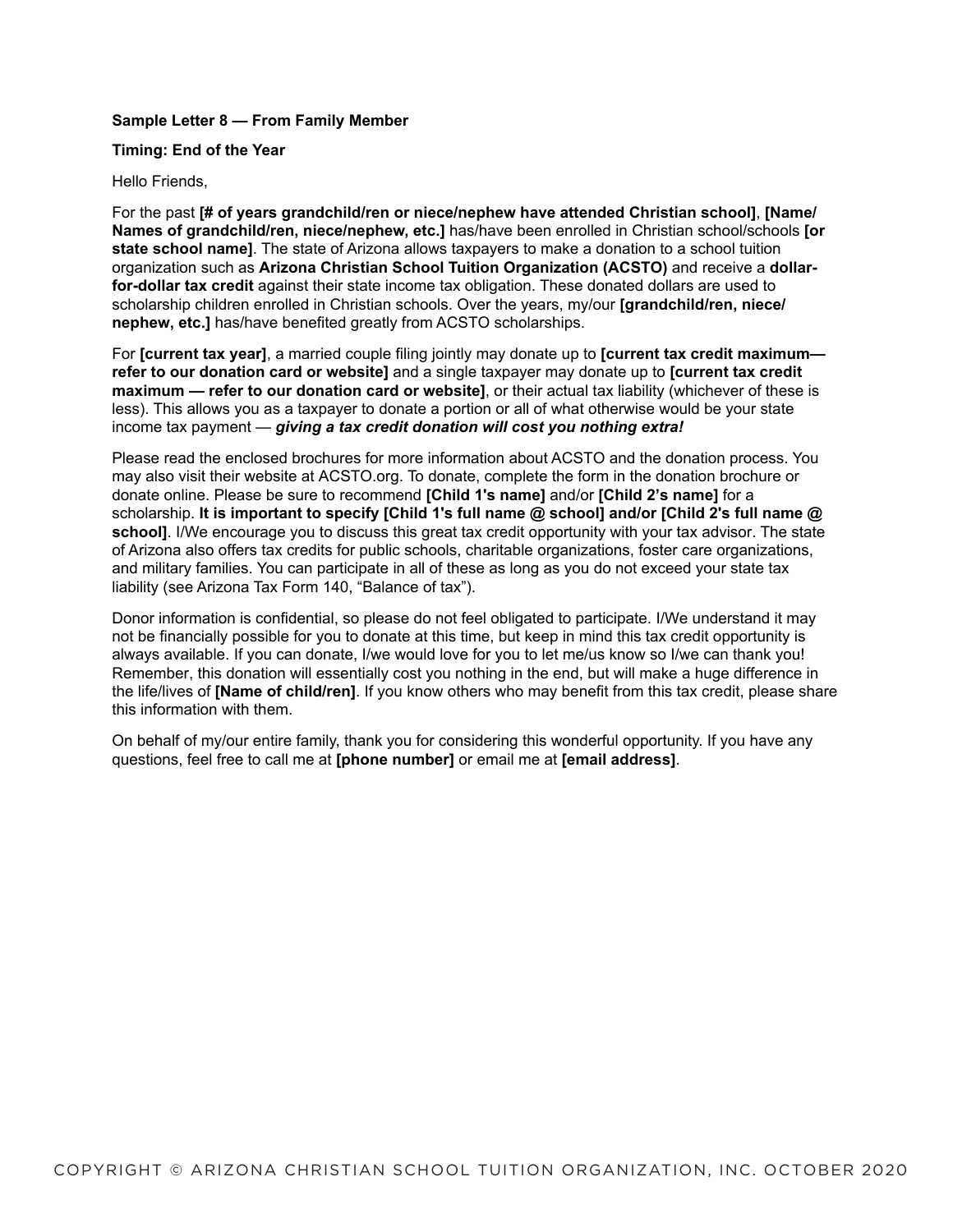# **Sample Letter 9 — Christian School Supporter**

#### **Timing: End of the Year**

Hello Family and Friends,

I have been involved with **[Name of School]** for **[# of years]** as a **[state your role or roles, ex: parent, school board member, active volunteer, etc.]**. Arizona taxpayers have a unique opportunity to support Christian schools in our state by giving a tax credit donation to a school tuition organization such as **Arizona Christian School Tuition Organization**. ACSTO uses these dollars to scholarship children enrolled in Christian schools while the taxpayer receives a **dollar-for-dollar tax credit** against their state income tax obligation.

For **[current tax year]**, a married couple filing jointly may donate up to **[current tax credit maximum refer to our donation card or website]** and a single taxpayer may donate up to **[current tax credit maximum — refer to our donation card or website]**, or their actual tax liability (whichever of these is less). This allows you as a taxpayer to donate a portion or all of what otherwise would be your state income tax payment. Over the years, I have met numerous families who would not have been able to afford the Christian school environment they desired for their children without scholarships from ACSTO.

Please read the enclosed brochures for more information about ACSTO and the donation process. You may also visit their website at ACSTO.org. To donate, complete the form in the donation brochure or donate online. I encourage you to recommend **[Name of School]** when making your donation. You may also recommend a specific student enrolled in a Christian school to be considered for a scholarship by ACSTO's scholarship selection committees.

I suggest you discuss this great tax credit opportunity with your tax advisor. The state of Arizona also offers tax credits for public schools, charitable organizations, foster care organizations, and military families. You can participate in all of these as long as you do not exceed your state tax liability (see Arizona Tax Form 140, "Balance of tax").

Thank you for considering supporting **[Name of School]** by taking advantage of this wonderful tax credit opportunity. Remember, this donation will essentially cost you nothing in the end, but will make a difference in the lives of students at **[Name of School]**.

If you have any questions, feel free to call me at **[phone number]** or email me at **[email address]**.